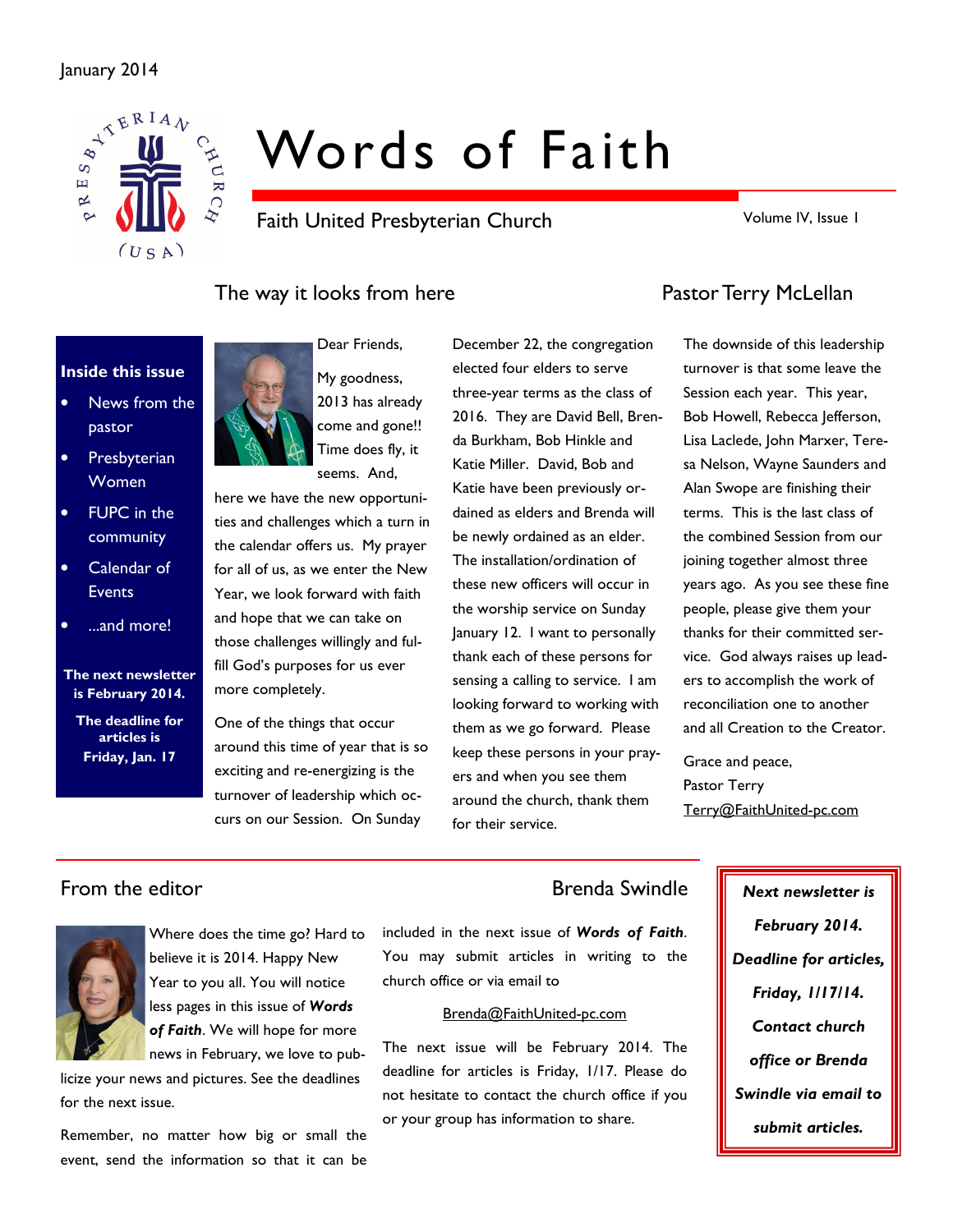# Presbyterian Women **Presbyterian Women**

#### Thursday Morning Circle-

2nd Thursday, 9:30 am at the church, January meeting, Thursday, 1/9. Co-Moderators, Sharon Meurer and Cleo Sherrard or Vice Moderator, Mary Silva.

#### Tuesday Morning Circle-

2nd Tuesday, 10:30 am at the church, January meeting, Tuesday, 1/14. Moderator, Linnie Hinkle or Vice Moderator, Joan Nelson.



Thursday Evening Circle-will meet at 7:00 p.m. on January 16 at the home of Courtland Lewis. Contact the church office if you need Courtland's address.

The Starboard Stitchers will meet on Tuesday, January 7, at 1:00 p.m. continuing their stuffed

animal project for the clinic at North Dallas Shared Ministries. Come to stitch or stuff and enjoy the fellowship.

The PW coordinating team will next meet on Thursday, January 23 at 11 a.m. The location of the meeting is yet to be determined

The women of FUPC will prepare and provide lunch for the Metrocrest Ministers Fellowship on Wednesday, January 8 as FUPC hosts their January meeting. Looking ahead, we are reminded of the Annual Women's Retreat on Saturday, February 22. Stay tuned for more details as we move into 2014.



# Session & Such

Session has a Called Meeting once a month for the purpose of meeting and

receiving prospective new members. This month's Called Meeting is scheduled for Sunday, January 11 at 10:15 a.m. They meet in the Library/Resource Room across from the coffee/fellowship area.

The next stated session meeting is scheduled for Saturday, January 11 with Terry McLellan leading devotional. The meeting will be at FUPC in double room #2 from 10am to 1pm.

From the Finance Committee—the Stewardship Season has come and gone. Thank you to all who have submitted their commitment to FUPC for 2014. Contribution envelopes for 2014 will soon be available on a table near the office and will be in Alpha/Numeric order for your convenience. Pledge cards for 2014 are also available if you wish to complete one and return to the office. Please contact the church office if you are unable to pick up your box and we will arrange delivery.

# Notes & News from the Pews



#### Thank you!

Thank you for all of the cards and prayers in recent days. ~Betty Laney

#### Announcing!

The birth of Luke McCrossan Lewis, born in Vancouver, BC on December 27, 2013 weighing 8 lbs. 2 oz. His parents are Drew and Melanie Lewis and grandparents are Courtland and Rich Lewis.



#### Austin Street Meal

The January meal day will be Monday, January 6. Looking ahead, the Febru-

ary meal will be February 3. Plan ahead for your food donation. Refrigerator for cold food storage is down the hall from the Fellowship Hall.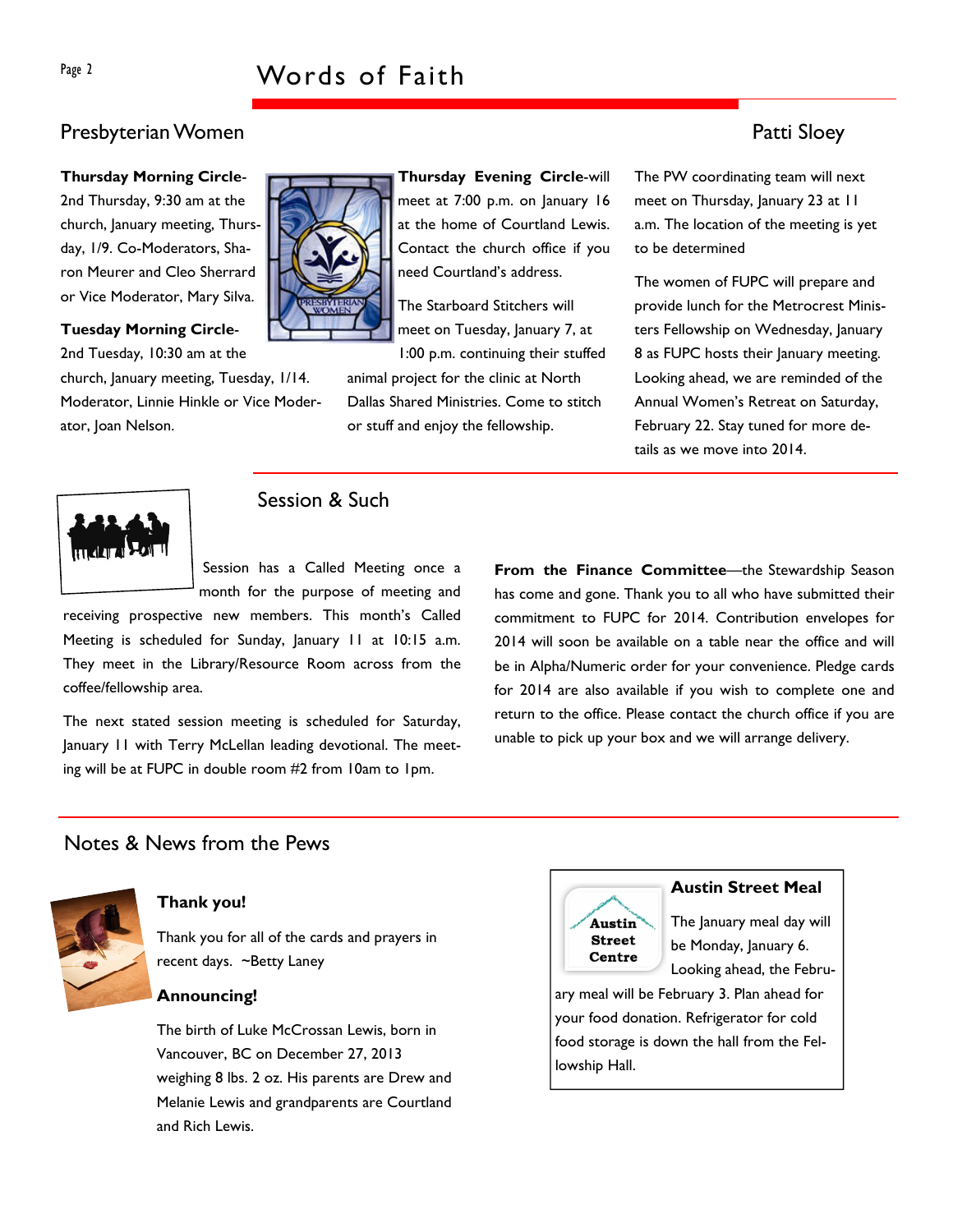# Happy Birthday!

#### January 4

- Joyce Kastendieck
- **※ Jim Laclede**
- January 6
- David Kirchmeyer

#### January 7

Janet Marxer Rodriguez

#### January 9

Dick Nelson

# January 27

- Hannah Booth
- Tracy Tiemann
- January 29 Emily Wing
- January 30
- Terry McLellan



# Prayer Concerns

#### Prayers for:

- Ann Bogle
- Käthe & Eberhard Kaschung
- Lilas Kinch
- ♥ Jim Laclede (Steve's father)
- Thelma Rinehart
- ♥ Carol Roberts
- Mary Sewell
- ♥ Mary Silva
- ♥ Alan Swope
- ♥ Carol West
- Roberta Welther
- ♥ Debbie Winters

#### In the hospital

Mary Blackney, Lifecare Center, Plano



January 10 Ralph Miller January 11

January 25

 Doris Rose Debbie Winters

Henry Knight

Give ear, O Lord, to my prayer; listen to my cry of supplication. In the day of my trouble I call on you, for you will answer me.

Psalm 86:6-7

## Rehab/At Home:

- Phil & Marilyn Beaubien
- Earl Blackney
- ♥ David Daly
- ♥ Lois Davenport
- ♥ Harvey Garoutte
- **Ruth Innes**
- ♥ Henry Knight
- ♥ Earle Krause
- Joanne McKnight
- ♥ Hugh McWhorter
- ♥ Anne Mobley
- ♥ Wanda Mosher
- ♥ Roc & Clarice Mitchell
- Ken & Emroy Quevreaux
- ♥ Freddie Simmons
- Don Speigel
- Martha Watson
- Martha Worrell

#### Service Personnel:

- Logan Burkham
- ♥ SPC Albert Campos
- ♥ David Crossley
- ♥ SGT Kevin B. Cuiksa
- ♥ Marshall Dobbs
- ♥ Maj. Brian Gaddis
- **LT Ben Garoutte**
- ♥ Sr A Jaron Garoutte
- ♥ SPC Jason Jackson
- ♥ SPC Ryan Liggett
- ♥ SPC Chad Manis
- ♥ CPT Joshua Montero
- ♥ Andrew Moore
- COL Thomas Pentecost
- ♥ SFC George Pittman
- **SFC Adam Reno**
- ♥ USAF CPT Andre Silva
- **SPC David Wheat**